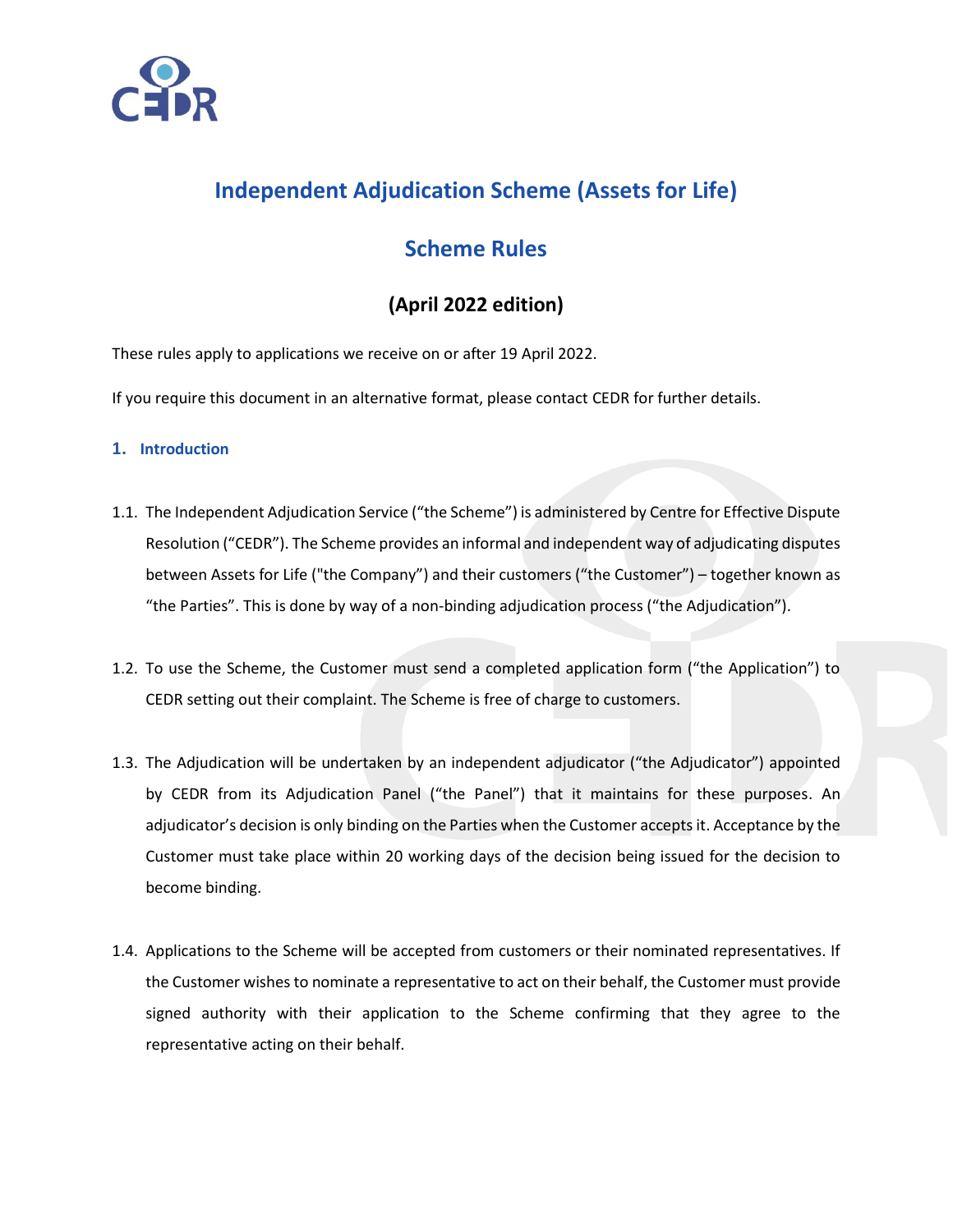

- 1.5. A 'Customer' is an individual or business that purchases one or more services from the Company and subsequently makes a complaint about those services.
- 1.6. The Customer can only use the Scheme if:
	- 1.6.1. they have not been able to settle their complaint after exhausting the Company's formal complaints procedure; or
	- 1.6.2. the Company has agreed, in writing, that the complaint should be referred to the Scheme; or
	- 1.6.3. their complaint has not been settled after 60 working days have passed from the date on which the Customer initiated the Company's complaints procedure.
- 1.7. An adjudicator appointed under these Rules will make a decision by considering the information received from the Parties, any relevant laws, regulations and contracts, any applicable guidance and any other relevant information.
- 1.8. Any decision made by an adjudicator applies only to the specific complaint referred to the Scheme. Under no circumstances do decisions made by adjudicators set precedents.

## **2. What the Scheme covers**

2.1. The Scheme can be used to resolve complaints about the Company's provision of its services.

When an application is received that meets the requirements of this Rule, and none of the exclusions in Rule 2.2 apply, it will be considered to be a valid application.

- 2.2. The Scheme cannot consider complaints, or parts of complaints, which fall into one or more of the following categories:
	- 2.2.1 Applications that are made to the Scheme by (or, in the case of nominated representatives under Rule 1.4, on behalf of) someone who does not fall within the definition of a 'Customer' under Rule 1.5;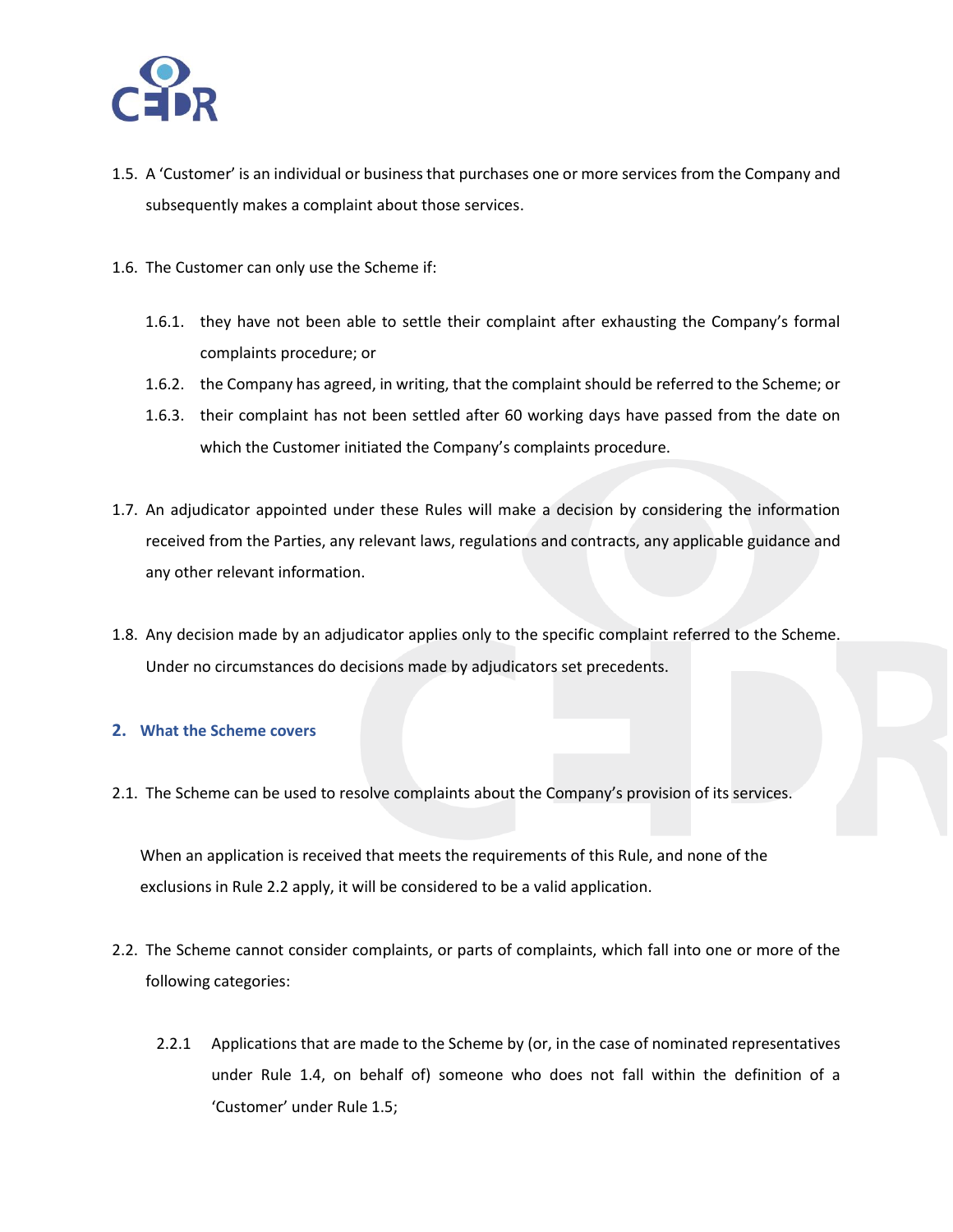

- 2.2.2 Applications that are made against a company that does not subscribe to the Scheme;
- 2.2.3 Where the Customer has not met the requirements under Rule 1.6 in relation to attempting to resolve their complaint;
- 2.2.4 Applications received by CEDR more than twelve months from the date on which the Customer has received notice from the Company that it is unable to resolve the complaint. CEDR can extend this period in exceptional circumstances if the Parties agree or if, in our opinion, the Company has unreasonably delayed handling the complaint. For notices sent by post, in the absence of evidence of an alternative date of receipt, this timescale will begin three working days after the date on which the notice was sent to the Customer;
- 2.2.5 Complaints that contain no aspect relating to the issue set out at Rule 2.1;
- 2.2.6 Applications where a total sum that exceeds the total purchase price of the service(s) has been claimed (inclusive of VAT (if any)) (this sum includes any claims for compensation, refunds, credits and/or waivers);
- 2.2.7 Complaints, which in the opinion of CEDR, are more appropriately dealt with by a court, regulatory body, or other formal process;
- 2.2.8 Complaints that CEDR considers to be frivolous and/or vexatious;
- 2.2.9 Complaints that are the subject of either:
	- 2.2.9.1 an existing application; or
	- 2.2.9.2 a previous valid application that reached a resolution through the Scheme, whether by settlement or by adjudication.
- 2.2.10 Complaints that have been, or are, the subject of court proceedings or an alternative independent procedure for the determination of disputes (unless such proceedings or alternative procedure have been abandoned, stayed or suspended);
- 2.2.11 Complaints about one or more of the following matters, unless CEDR considers the matter(s) to be an agreed or accepted fact:
	- 2.2.11.1 Damage to property;
	- 2.2.11.2 Fraud or other criminal matters;
	- 2.2.11.3 Data protection;
	- 2.2.11.4 Personal injury;
	- 2.2.11.5 Discrimination;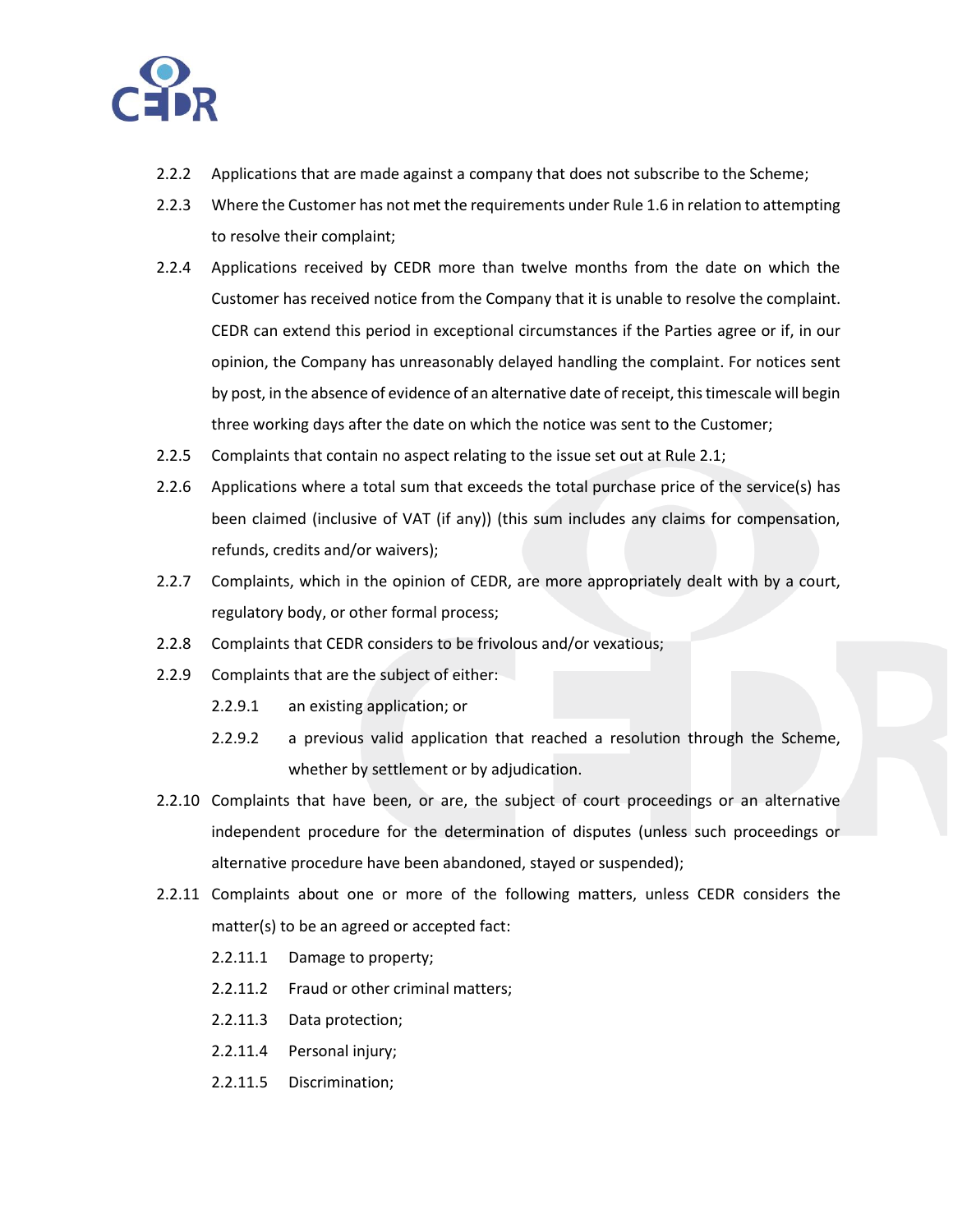

- 2.2.12 Complaints that have been agreed by the Parties to be settled before the date on which the Application was sent to the Company (in line with Rule 4.1.3), unless CEDR considers that the terms of that settlement have not been fulfilled within a reasonable time;
- 2.2.13 Where the details of the complaint set out in the Application materially differ from the details that were provided by the Customer when meeting the requirements under Rule 1.6;
- 2.2.14 Complaints about one or more of the Company's services that have been the subject of either:
	- 2.2.14.1 an existing application by another customer; or
	- 2.2.14.2 a previous valid application that reached a resolution through the Scheme, whether by settlement or by adjudication, by another customer.
- 2.2.15 Applications where the Customer has not requested any of the remedies set out in Rule 3.2;
- 2.2.16 Complaints that would seriously impair the effective operation of CEDR if considered by the Scheme.
- 2.3 If the whole complaint falls outside the scope of the Scheme, it will be withdrawn. If part of the complaint falls outside the scope of the Scheme but part is in scope, only the part that is in scope will proceed (unless it is not practicable to do so).
- 2.4 Any complaint, or part of a complaint, that falls outside the scope of the Scheme can proceed if the Company gives its express agreement for this to happen.
- 2.5 Making an application to the Scheme does not take away the Customer's duty to pay the Company any other amounts that are due and that are not disputed.

## **3. Applying to use the Scheme**

To apply to use the Scheme, the Customer must send to CEDR a completed application form, which can be done by post or online. Application forms are available from CEDR and on the Scheme website at: [www.cedr.com/consumer/assets-for-life/.](http://www.cedr.com/consumer/assets-for-life/) If a customer requires any special assistance with their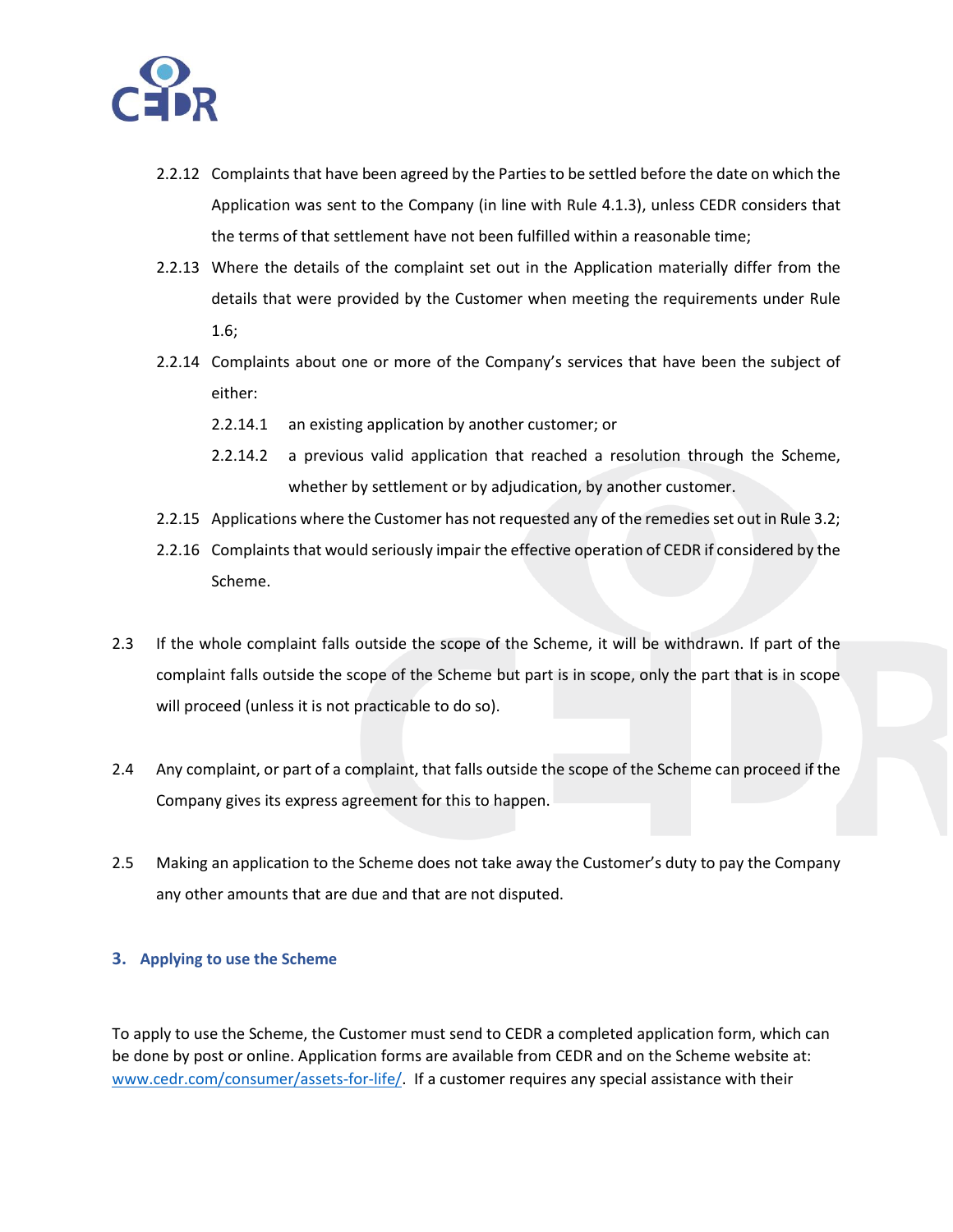

application they can contact CEDR and reasonable adjustments will be made in line with CEDR's reasonable adjustments policy, which can be found on CEDR's [website.](https://www.cedr.com/wp-content/uploads/2019/11/Reasonable-Adjustment-Policy-2019.pdf)

- 3.1. In the Application, the Customer must request at least one of the following remedies from the Company (the requested remedies must be able to be directed by an adjudicator in line with Rule 5.4, and must only affect and/or apply to the Customer):
	- 3.1.1. An apology;
	- 3.1.2. A product or service;
	- 3.1.3. Some practical action to be taken by the Company;
	- 3.1.4. A payment of compensation (this amount will not exceed the limit set out at Rule 2.2.6).
- 3.2. The Application should include details of:
	- 3.2.1. The service(s) provided by the Company that the complaint is about;
	- 3.2.2. The background to the complaint;
	- 3.2.3. The precise issues that are in dispute;
	- 3.2.4. The steps already taken to attempt to reach a resolution with the Company;
	- 3.2.5. The reasons for requesting the remedy or remedies asked for; and
	- 3.2.6. The reasons for the amount of any compensation requested.
- 3.3. The Customer should supply with the Application any relevant documents and/or evidence that supports their complaint. It is the Parties' responsibility to supply the documents and/or evidence that they wish to rely on. CEDR only has access to information and evidence that the Parties have specifically provided in connection with the complaint.
- 3.4. The Customer is encouraged to clarify the remedy or remedies requested in as much detail as possible, but a failure to do this will not make the Application invalid. If, in the opinion of CEDR, any aspect of the Application is unclear, CEDR will make one attempt to contact the Customer to seek clarification.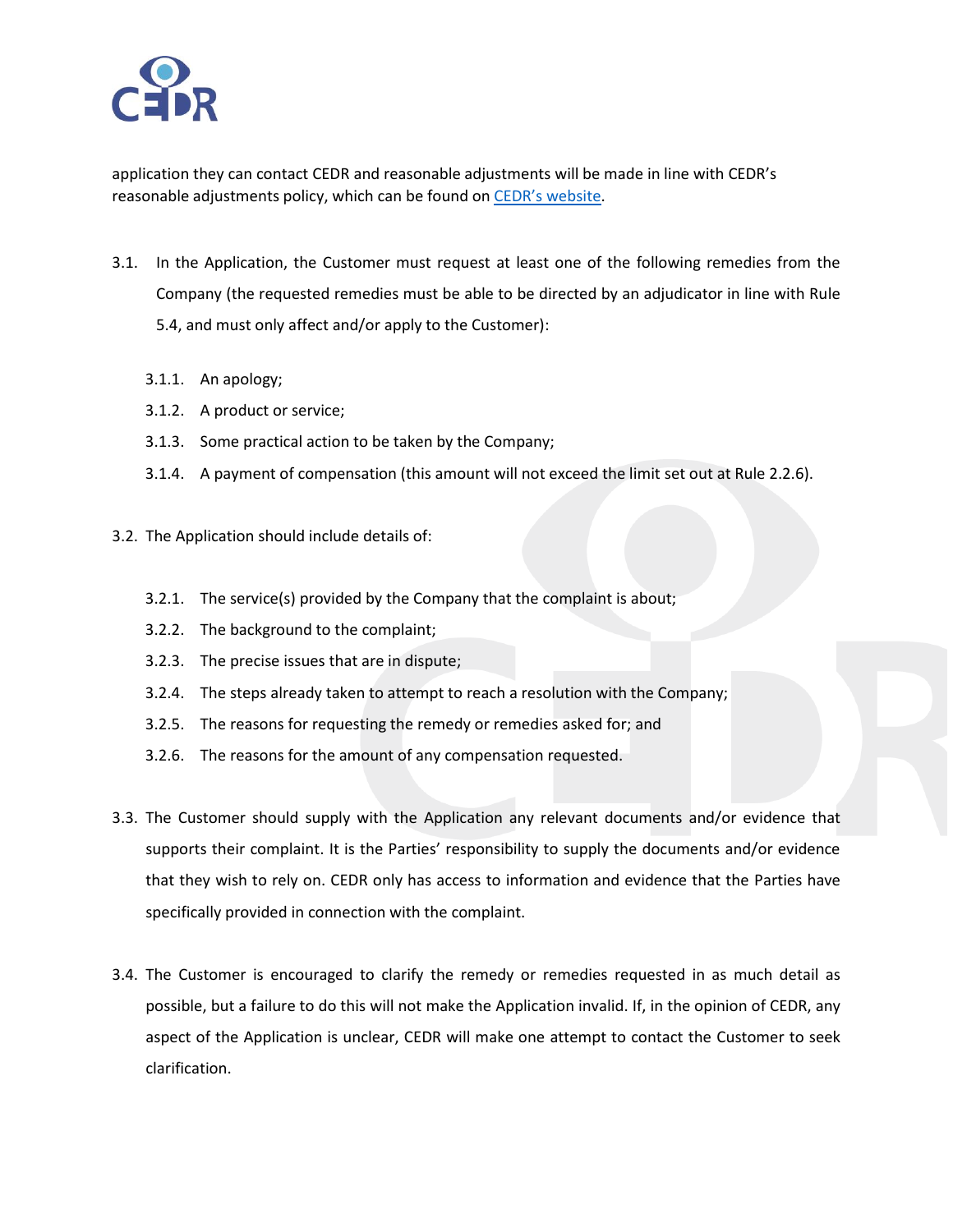

## **4. The Scheme process**

### 4.1. **The Application**

- 4.1.1. When the Application is received along with any supporting documents, CEDR will make an initial assessment within 15 working days as to whether or not the complaint appears to fall within the scope of the Scheme. This initial assessment will be made by reference to Rules 2.1 and 2.2 (NB. Thisinitial assessment does not prevent the complaint from being withdrawn from the Scheme at a later date in line with the objection process (at Rule 4.3) or an adjudicator's powers (at Rule 5.2)).
- 4.1.2. When the Application is processed by CEDR, a case reference number will be given to the Parties. The Parties must quote this case reference number in all communication with CEDR regarding the complaint.
- 4.1.3. If the Application is initially assessed as being within the scope of the Scheme, CEDR will notify the Company by sending an electronic copy of the Application, and any supporting documents that the Customer has provided, to the Company ("the Notification").
- 4.1.4. If CEDR sends the Notification to the Company before 4.00pm, the Company is considered to have received it on that day. If CEDR sends the Notification on or after 4.00pm, the Company is considered to have received it on the following working day.
- 4.1.5. Once the Notification is considered to have been received by the Company, the Company has 10 working days in which to either:
	- 4.1.5.1. Confirm to CEDR that it wishes to settle the complaint in line with Rule 4.2; or
	- 4.1.5.2. Object, in line with Rule 4.3, to the complaint being considered by CEDR to fall within the scope of the Scheme; or
	- 4.1.5.3. Submit to CEDR its written response to the Customer's complaint in line with Rule 4.4 (in exceptional circumstances, CEDR may, at its own discretion, grant the Company an extension of the deadline for providing a response by up to a further five working days).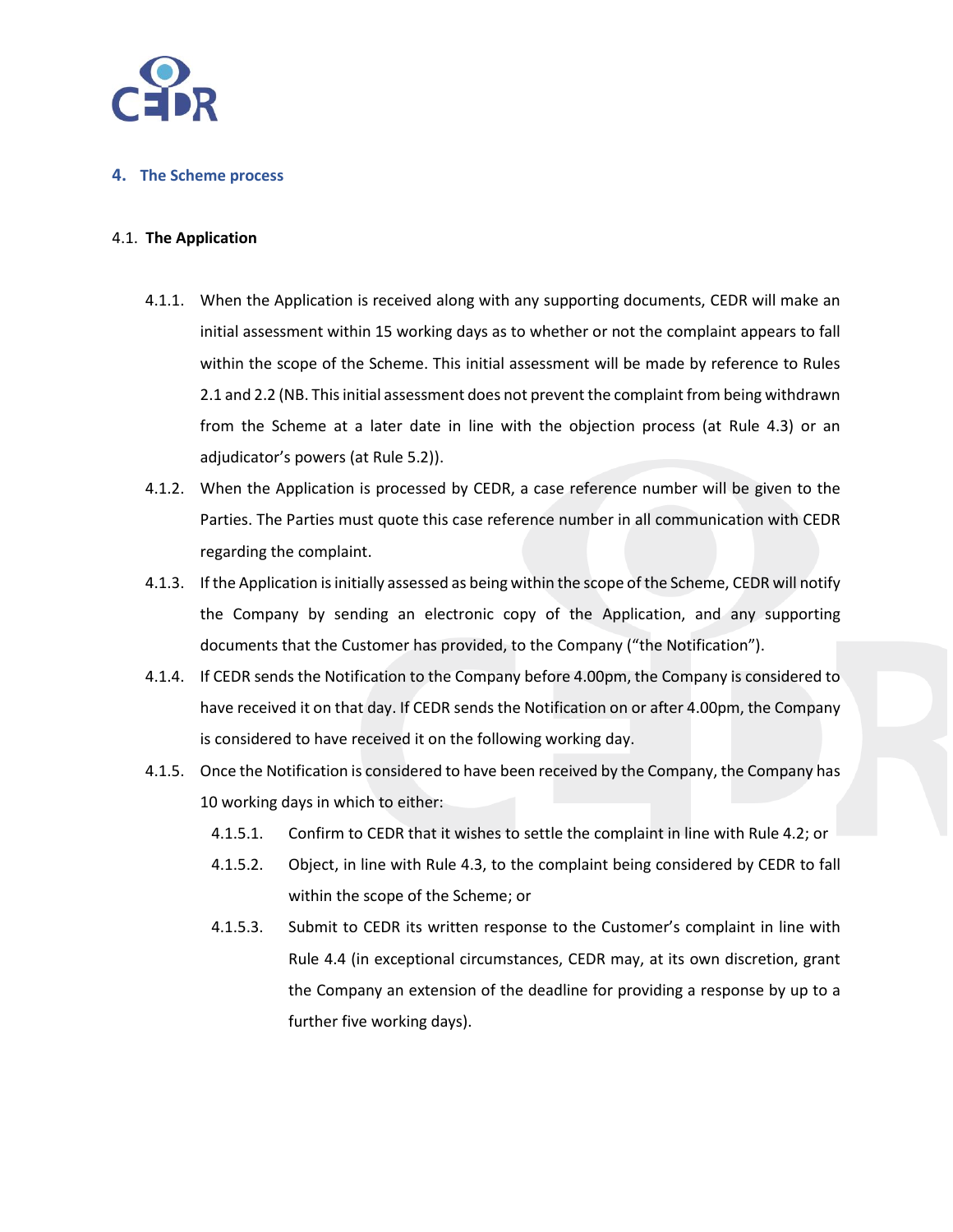

- 4.1.6. Once the Application is submitted to CEDR, an amendment to any aspect of it, or addition of further evidence or submissions, can only be made in exceptional circumstances and if none of the following apply:
	- 4.1.6.1. The complaint has been resolved as settled in line with Rule 4.2;
	- 4.1.6.2. The complaint has been withdrawn in line with Rule 4.3 because it is out of scope;
	- 4.1.6.3. The Company has submitted its written response to the complaint in line with Rule 4.4.

If the Customer wishes to amend any aspect of the Application or to add further evidence or submissions, they must contact CEDR with the amendments and/or additions and give reasons why they should be taken into account. It will be at the sole discretion of CEDR whether to allow this. If it is allowed, the Company will be sent the updated information and the timescale at Rule 4.1.5 for the Company to reach a settlement, object or submit a response will be restarted.

#### 4.2. **Settlement**

- 4.2.1. If the Company agrees to give the Customer all the remedies requested in the Application that meet the requirements of Rule 3.2 (a "Settlement in Full"), the Company must notify CEDR of this within the timescale set out at Rule 4.1.5. For clarity, in order to be considered a Settlement in Full, the Company need only agree to provide those remedies that are able to be directed by an adjudicator in line with Rule 5.4, and only those that affect and/or apply to the Customer. When CEDR receives notification from the Company that a Settlement in Full has been reached, CEDR will close the complaint as resolved. In order to fulfil the settlement, the Company must provide the Customer with all these remedies within 20 working days of CEDR being notified of the Settlement in Full, unless an alternative timescale has been agreed between the Parties.
- 4.2.2. If the Company reaches any other resolution with the Customer to settle the complaint (a "Negotiated Settlement"), the Company must notify CEDR of this within the timescale set out at Rule 4.1.5. At the same time, the Company must provide CEDR with evidence of the offer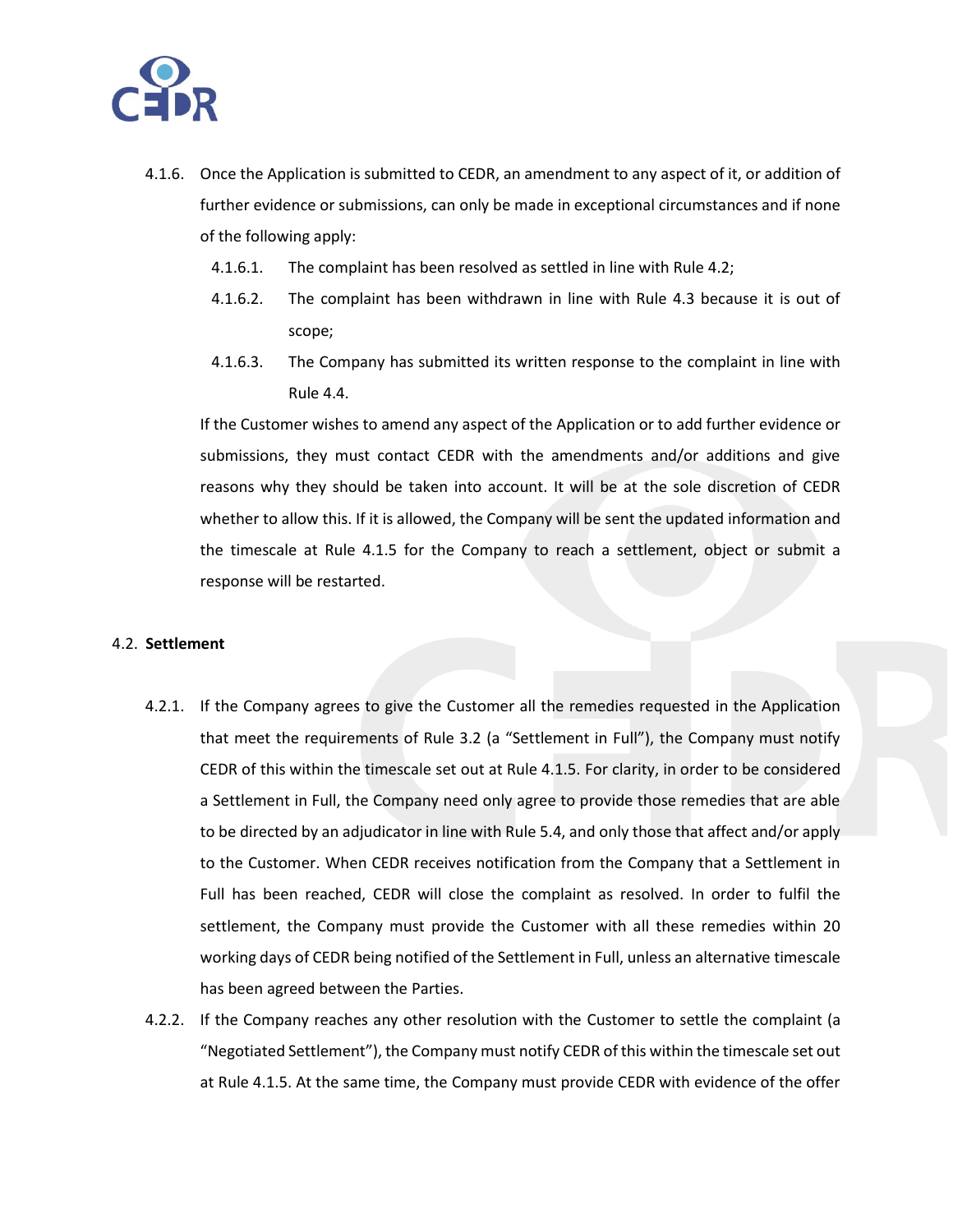

made to the Customer and evidence confirming that the Customer has accepted that offer in full and final settlement, and therefore closure, of their complaint. When CEDR receives evidence of the Negotiated Settlement from the Company, CEDR will close the complaint as resolved. If evidence of the Negotiated Settlement is not provided, the complaint will remain active. In order to fulfil the settlement, the Company must provide the Customer with all the agreed remedies within 20 working days of CEDR being notified of the Negotiated Settlement, unless an alternative timescale has been agreed between the Parties.

4.2.3. If the Customer considers that the Company has not fulfilled the Settlement in Full or Negotiated Settlement, the Customer must notify CEDR within 20 working days of the expiry of the relevant timescale (in exceptional circumstances, CEDR will allow such a notification outside of this timescale). When notifying CEDR of this, the Customer must detail which of the remedies have not been provided. Upon the Customer notifying CEDR that one or more remedies remain outstanding, CEDR will consider whether or not the settlement appears to have been fulfilled. If CEDR considers that the settlement does not appear to have been fulfilled, it will re-open the complaint and will give the Company five working days to either show that the remedies required under the settlement have been provided or to submit a written response to the Customer's complaint (in line with Rule 4.4). If the Company shows that the settlement has been fulfilled, the complaint will be closed as resolved. If the Company does not provide sufficient evidence showing that the settlement has been fulfilled, the complaint will proceed in line with Rule 4.4.

#### 4.3. **Objections**

- 4.3.1. Within the timescale at Rule 4.1.5, the Company can object to the complaint being considered by CEDR to fall within the scope of the Scheme. For clarity, the Company can object if it considers the complaint to be partly or entirely outside the scope of the Scheme.
- 4.3.2. In making an objection, the Company must contact CEDR and specify one or more reasons under Rule 2.2 as to why part or all of the complaint falls outside the scope of the Scheme. The Company must show why part or all of the complaint falls outside the scope of the Scheme.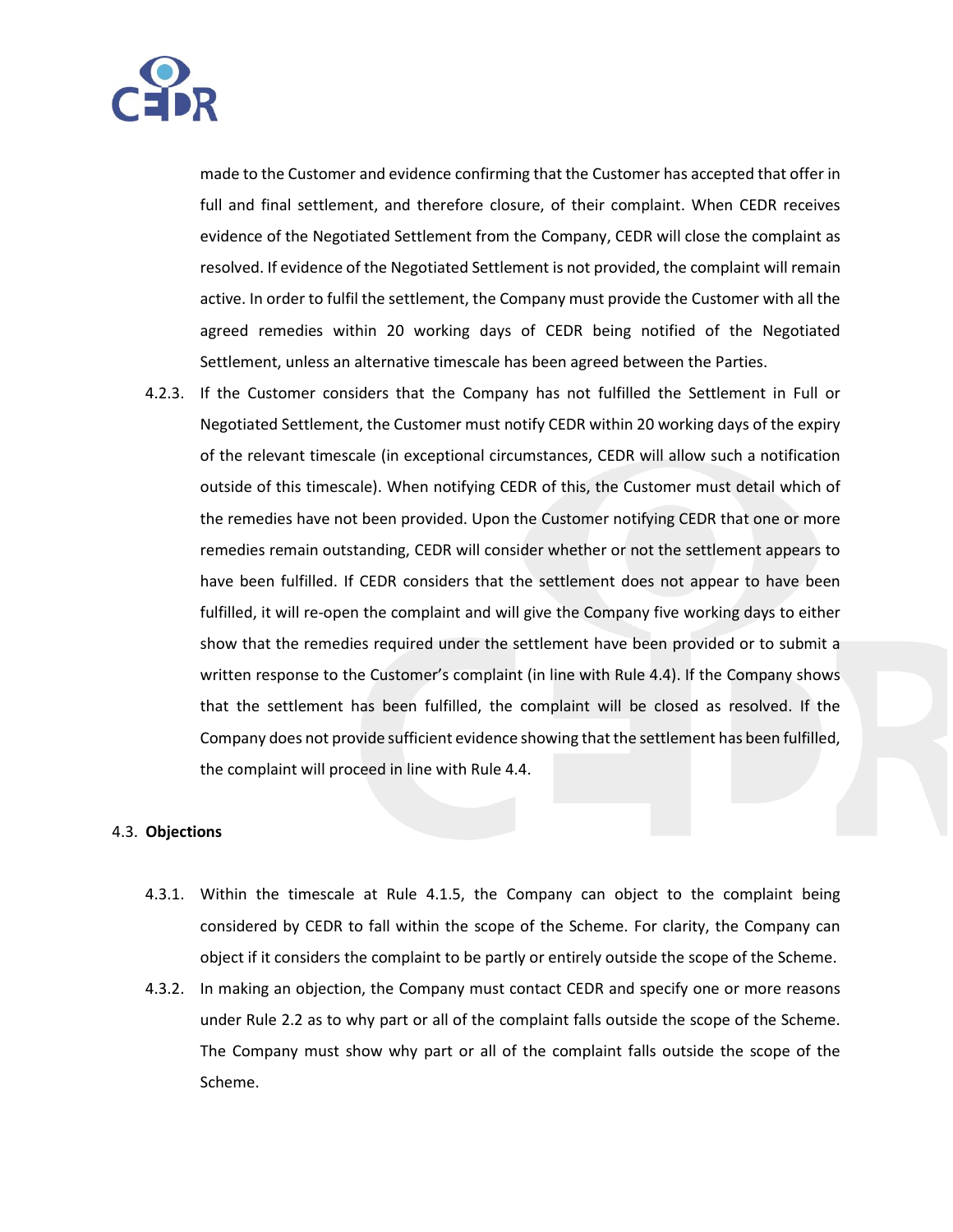

- 4.3.3. An adjudicator will consider the objection and decide whether or not they agree that the Company has shown that part or all of the complaint falls outside the scope of the Scheme.. This will be communicated to the Parties within two working days of the objection being received by CEDR.
- 4.3.4. When an objection is made, the timescale at Rule 4.1.5 will be put on hold until the outcome of the objection is communicated to the Parties by CEDR.
- 4.3.5. If an adjudicator does not agree the Company has shown that any part of the complaint falls outside the scope of the Scheme, the objection will be rejected. If the objection is rejected, the complaint will remain active and an additional two working days will be added to the remaining timeframe under Rule 4.1.5 for the Company to settle the complaint, to make a further objection or to submit a written response to CEDR. This time extension can be applied only once, and no time extensions will be given to any subsequent rejected objections. If an adjudicator is subsequently appointed to make a decision on the complaint, all details of the objection will be given to that adjudicator.
- 4.3.6. If an adjudicator agrees that the Company has shown that part or all of the complaint falls outside the scope of the Scheme, the objection will be upheld. If the objection is upheld, the Customer will be given 10 working days to provide reasons and/or further evidence as to why the complaint falls within the scope of the Scheme. An adjudicator will then consider whether or not to reject the objection based on the Customer's reasons and/or further evidence. This will be communicated to the Parties within two working days. At this point, it is the Customer that must show why part or all of the complaint falls within the scope of the Scheme.
- 4.3.7. If an adjudicator agrees that the Customer has shown that part or all of the complaint falls within the scope of the Scheme, the objection will be rejected and the timeframe under Rule 4.1.5 will be restarted for the Company to settle the complaint, to make a further objection or to submit a written response to CEDR.
- 4.3.8. If the Customer does not provide reasons and/or further evidence to CEDR within 10 working days of the objection being upheld, or an adjudicator does not agree that the Customer's reasons and/or further evidence show that part or all of the complaint falls within the scope of the Scheme, the complaint will be withdrawn from the Scheme.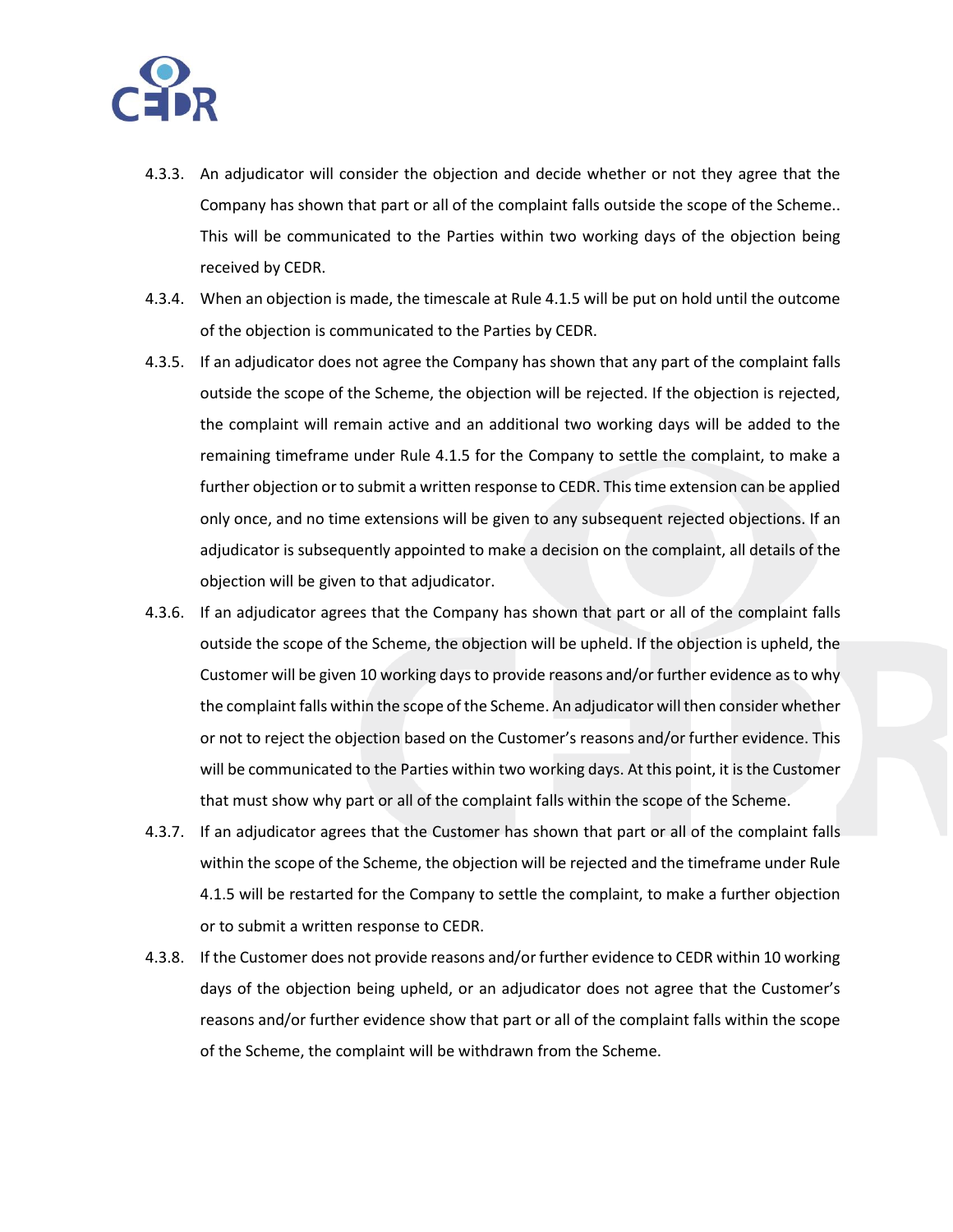

#### 4.4. **The Response**

- 4.4.1. When CEDR receives the Company's response, a copy of it will be sent to the Customer.
- 4.4.2. If the Company does not submit a response to CEDR within the timeframe set out in Rule 4.1.5, the Adjudicator will have the power to make a decision considering only the information provided by the Customer as set out in Rule 5.2.3.
- 4.4.3. The Customer has five working days from the date on which the response is sent to them to provide any comments on the response that they see fit. The Customer does not have to provide comments on the response. If the Customer does provide comments on the response, those comments can only relate to points raised in the response and must not introduce any new matters. Any new matters put forward by the Customer at this stage will not be taken into account by the Adjudicator when making their decision.
- 4.4.4. If the Customer makes any comments on the response, CEDR will send a copy of those comments to the Company for their information only.
- 4.4.5. Any further comments, information and/or evidence received from the Parties after this point will be sent to the Adjudicator. However, the Adjudicator will have the power to decide whether or not to take some or all of the comments, information and/or evidence into account (as set out in Rule 5.2.3). If the Adjudicator decides to take such further comments, information and/or evidence into account, these will be shared with the other party for their information only.

## 4.5. **The Decision**

4.5.1. The Adjudicator appointed under these Rules will prepare a written conclusion to the dispute alongside reasons for that conclusion ("the Decision") by considering the information received from the Parties, any relevant laws, regulations and contracts, any applicable guidance and any other relevant information. The Decision will generally be issued within 30 working days of the Application being initially assessed as falling within the scope of the Scheme in line with Rule 4.1.1.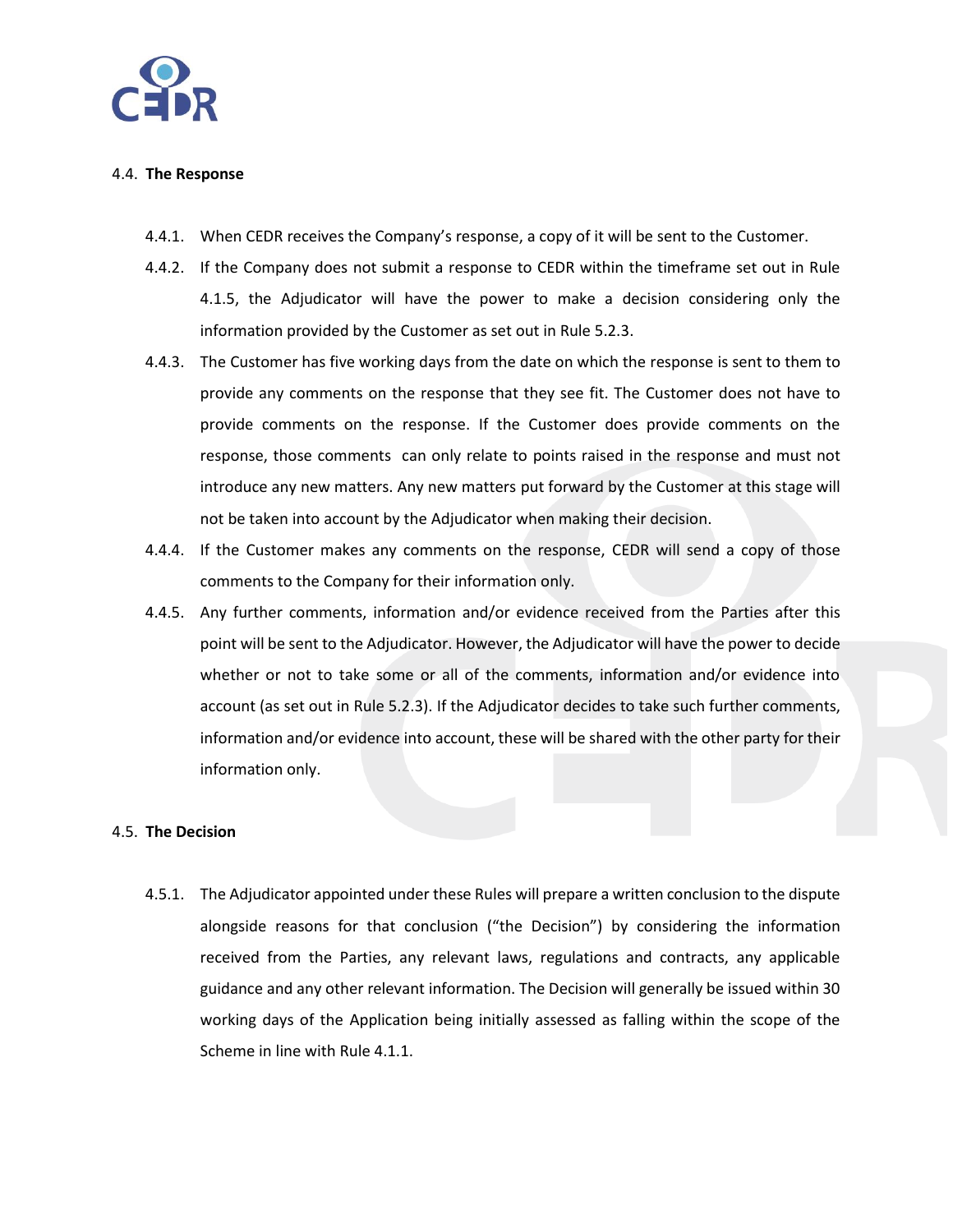

- 4.5.2. Once CEDR receives the Decision from the Adjudicator, it will be sent to the Parties simultaneously.
- 4.5.3. The Customer has 20 working days from the date on which the Decision is sent to them to notify CEDR whether they accept the Decision in full or reject it. Decisions cannot be accepted in part.
- 4.5.4. If, during the time period set out at Rule 4.5.5, the Customer notifies CEDR that they accept the Decision in full, the Decision will become binding on the Parties. CEDR will notify the Company of this.
- 4.5.5. If, during the time period set out at Rule 4.5.5, the Customer notifies CEDR that they reject the Decision or do not accept the Decision in full, or the Customer does not contact CEDR, the Decision will not be binding on either of the Parties. CEDR will notify the Company of this.
- 4.5.6. The Decision cannot be accepted once the time period set out at Rule 4.5.5 has expired.
- 4.5.7. Adjudicators' decisions are final. They cannot be reviewed or appealed under any circumstances.

#### 4.6. **Compliance with the Decision**

- 4.6.1. If the Decision directs the Company to take any of the actions set out at Rule 5.4, and the Customer accepts the Decision in full, the Company must comply with the Decision by completing the necessary action(s) within 20 working days from the date on which CEDR notifies the Company of the Customer's acceptance of the Decision.
- 4.6.2. If the Company is, for any reason, unable to comply with the Decision within the timescale at Rule 4.6.1, the Company must notify CEDR why this is before the timescale expires. At the same time, the Company must provide a substitute date by which it will comply with the Decision.
- 4.6.3. If the Customer considers that the Company has not complied with the Decision within the timescale set out at Rule 4.6.1, or any substitute timescale under Rule 4.6.2, the Customer must notify CEDR. When notifying CEDR of this, the Customer must detail which of the remedies have not been provided. Upon the Customer notifying CEDR that one or more remedies remain outstanding, CEDR will consider whether or not the Decision appears to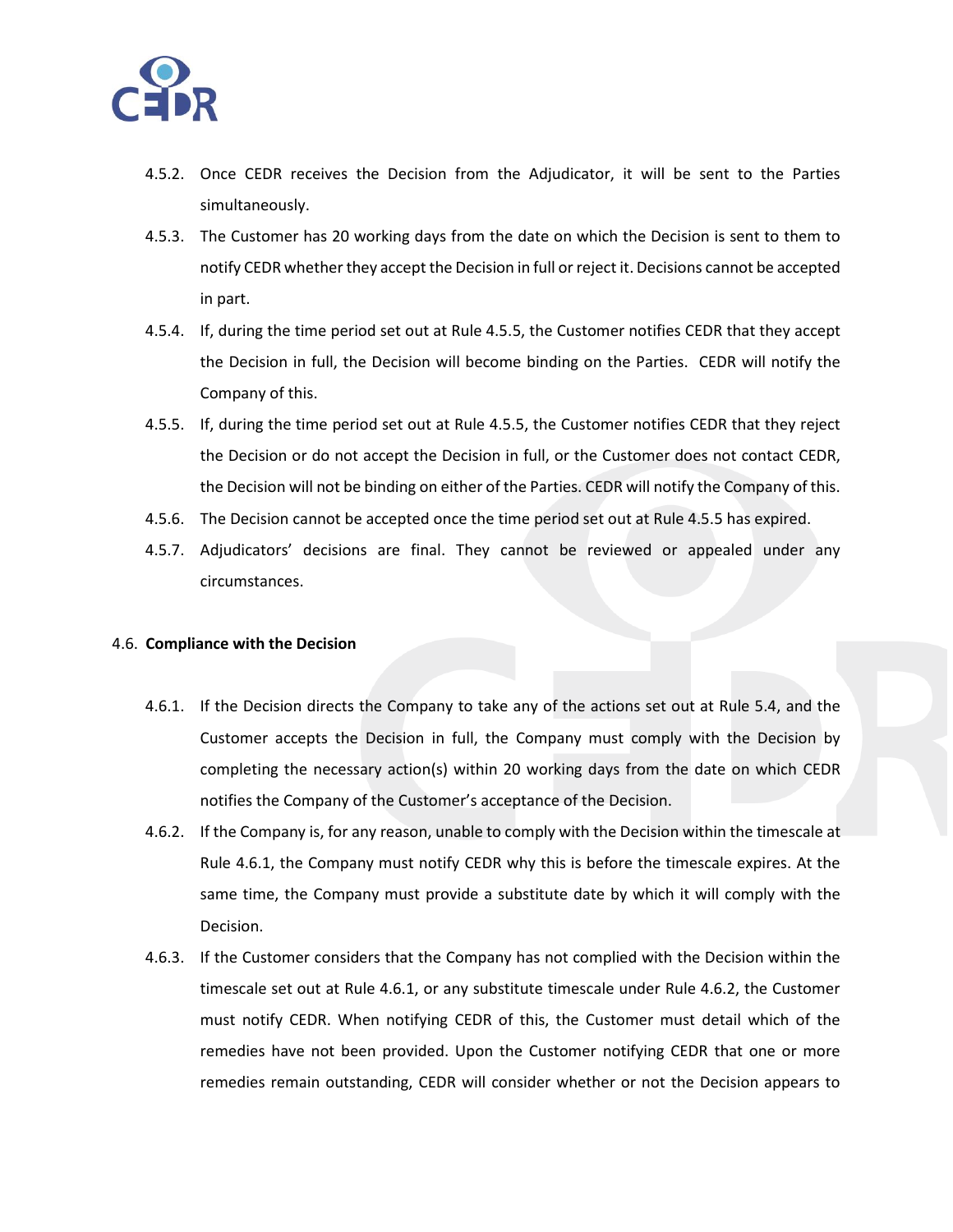

have been complied with. If CEDR considers that the Decision appears to have been complied with, the complaint will be closed as resolved. If CEDR considers that the Decision does not appear to have been complied with, CEDR will contact the Company to request that it complies within five working days.

- 4.6.4. In the event that the Company does not respond or does not comply with the Decision within five working days, the matter will be escalated to a senior member of staff at the Company.
- 4.6.5. In the event that a dispute arises between the Parties regarding compliance at any point, the Adjudicator will determine whether the Company has complied with the Decision.
- 4.6.6. In the event that non-compliance with the Decision continues, appropriate action will be taken by CEDR. This may include suspension or termination of the Company's subscription to CEDR.
- 4.6.7. CEDR is unable to enforce compliance with adjudicators' decisions, nor is CEDR able to apply penalties or sanctions to the Company for non-compliance with an adjudicator's decision.

## **5. Powers of an adjudicator**

- 5.1. Adjudicators will be fair and unbiased throughout the Scheme process and will make decisions that are based on the information received from the Parties, any relevant laws, regulations and contracts, any applicable guidance and any other relevant information. Adjudicators will act as quickly and efficiently as possible, considering complaints in a fair and reasonable way.
- 5.2. An adjudicator has the power to do any of the following:
	- 5.2.1. Change any of the time limits set out in these Rules;
	- 5.2.2. Request further comments and/or evidence from the Parties, and set time limits within which the Parties must provide such comments and/or evidence;
	- 5.2.3. Proceed with the Scheme process if either of the Parties do not keep to these Rules, or any instruction or direction made under these Rules;
	- 5.2.4. Consult any evidence not provided by either of the Parties, which the Adjudicator considers to be necessary to make a decision. If this power is used, the Parties must be given an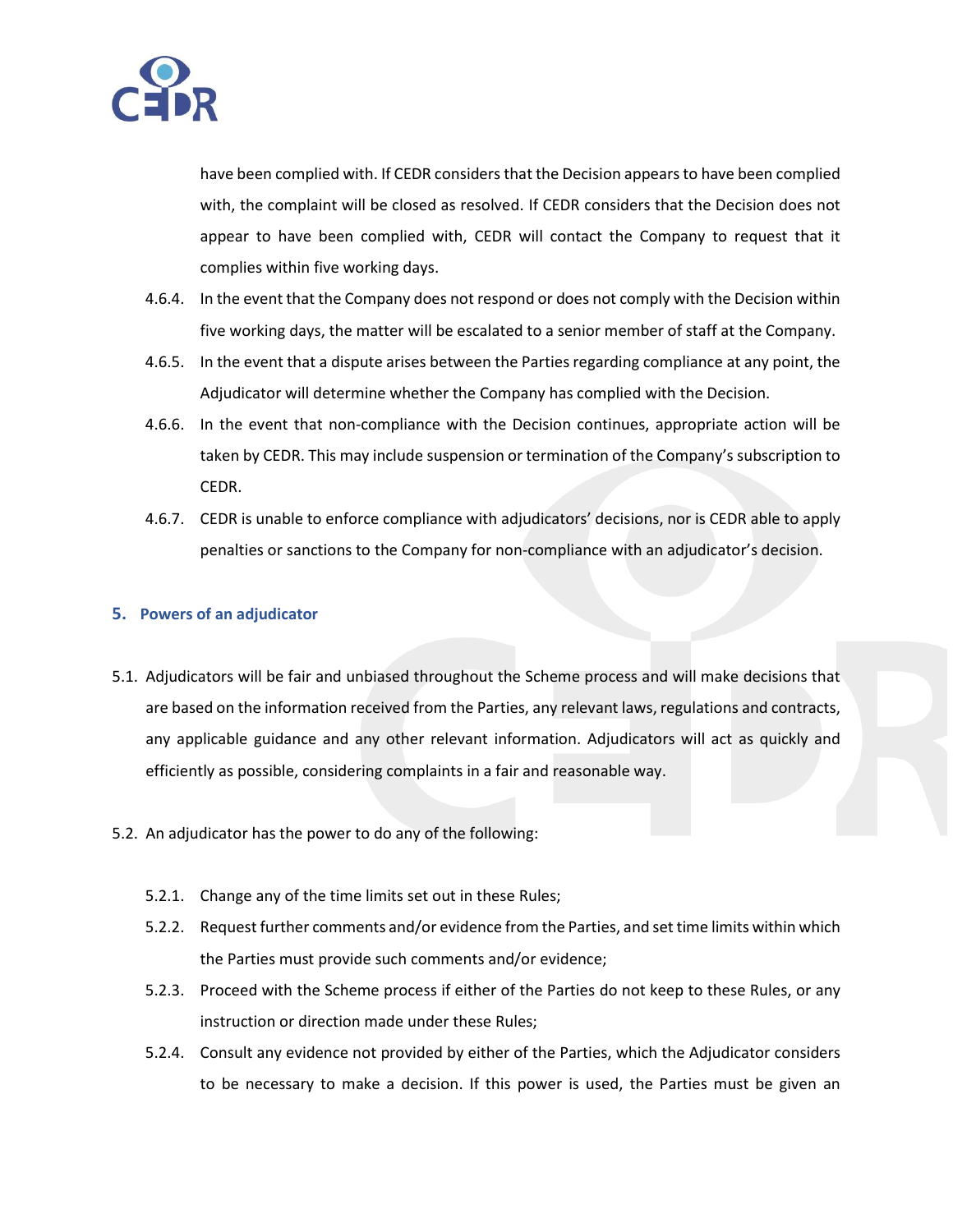

opportunity to provide comments on this evidence (NB. This power does not apply to evidence that the Parties ought reasonably to be aware of or have access to; the law, any legal or regulatory requirements; and, any other published industry guidance);

- 5.2.5. Take into account any evidence provided by either of the Parties that the Adjudicator thinks is relevant to matters already raised in the complaint. If this power is used, the party that did not provide the evidence must be given an opportunity to comment on it;
- 5.2.6. Withdraw a complaint from the Scheme if, in their opinion, the entirety of the complaint falls outside the scope of the Scheme (this decision cannot be appealed);
- 5.2.7. Close a complaint as resolved if the Parties settle their complaint before the Decision is made;
- 5.2.8. Determine whether or not the Company has fulfilled a settlement, in the event that a dispute arises between the Parties regarding fulfilment;
- 5.2.9. Determine whether or not the Company has complied with the Decision, in the event that a dispute arises between the Parties regarding compliance.
- 5.3. Neither of the Parties can challenge an adjudicator's use or non-use of the powers set out in Rule 5.2.
- 5.4. If the Adjudicator finds that the Customer's complaint succeeds in full or in part, they can direct the Company to:
	- 5.4.1. Provide the Customer with a written apology (NB. the Adjudicator cannot direct an apology from a specific individual or team);
	- 5.4.2. Provide the Customer with one or more of the Company's available products and/or services;
	- 5.4.3. Take an action that they consider the Company can reasonably carry out;
	- 5.4.4. Pay the Customer a sum of compensation (this sum will not exceed the total purchase price of the service(s), inclusive of VAT (if any)) (this sum includes any claims for compensation, refunds, credits and/or waivers);

NB.

The remedies directed by the Adjudicator must only affect and/or apply to the Customer.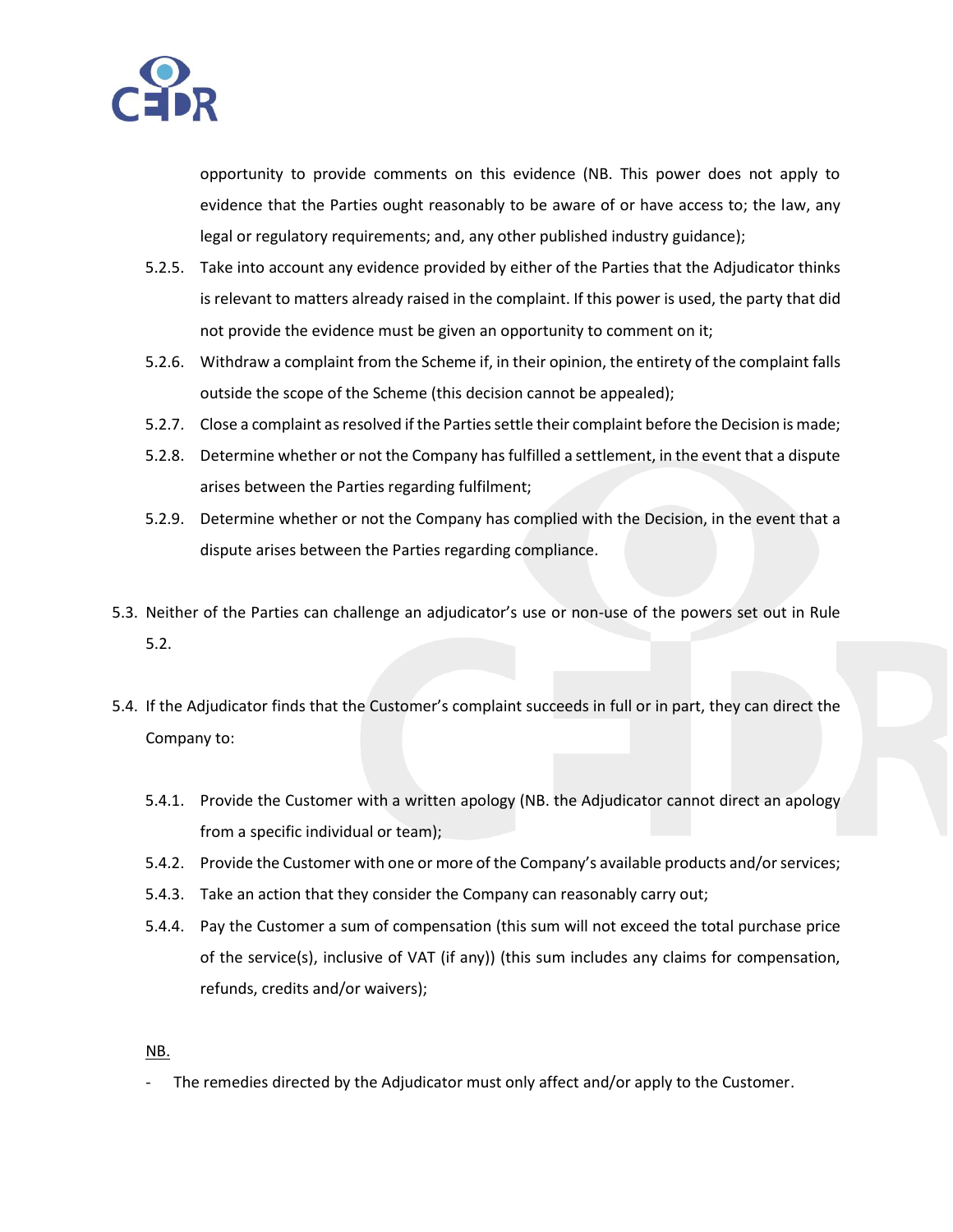

- The Adjudicator will not be able to direct the Company to take an action that affects its commercial practices and/or commercial decisions.
- 5.5. The Adjudicator may award less than has been previously offered to the Customer by the Company. In exceptional circumstances, the Adjudicator may award more than has been requested by the Customer.
- 5.6. If the Adjudicator finds that the Customer's complaint does not succeed, they will not direct the Company to take any of the actions set out at Rule 5.4.

## **6. Costs**

- 6.1. The use of the Scheme is free of charge to the Customer. The Company is therefore responsible for paying CEDR its fees. The Company cannot take legal action against the Customer to recover fees paid to CEDR.
- 6.2. Neither of the Parties needs to use legal representation, although either can do so if they wish.
- 6.3. The Parties must pay their own costs of taking part in the Scheme process.
- 6.4. If either of the Parties incurs costs through the use of legal representation and/or in taking part in the Scheme process, the Parties agree not to claim the costs of doing so from each other, whether through the Scheme or through legal action.

## **7. Confidentiality and data sharing**

- 7.1. Neither of the Parties will give details of the Adjudication or the Decision to any person or organisation not directly involved in the Adjudication, unless:
	- 7.1.1. it is necessary in order to enforce the Decision;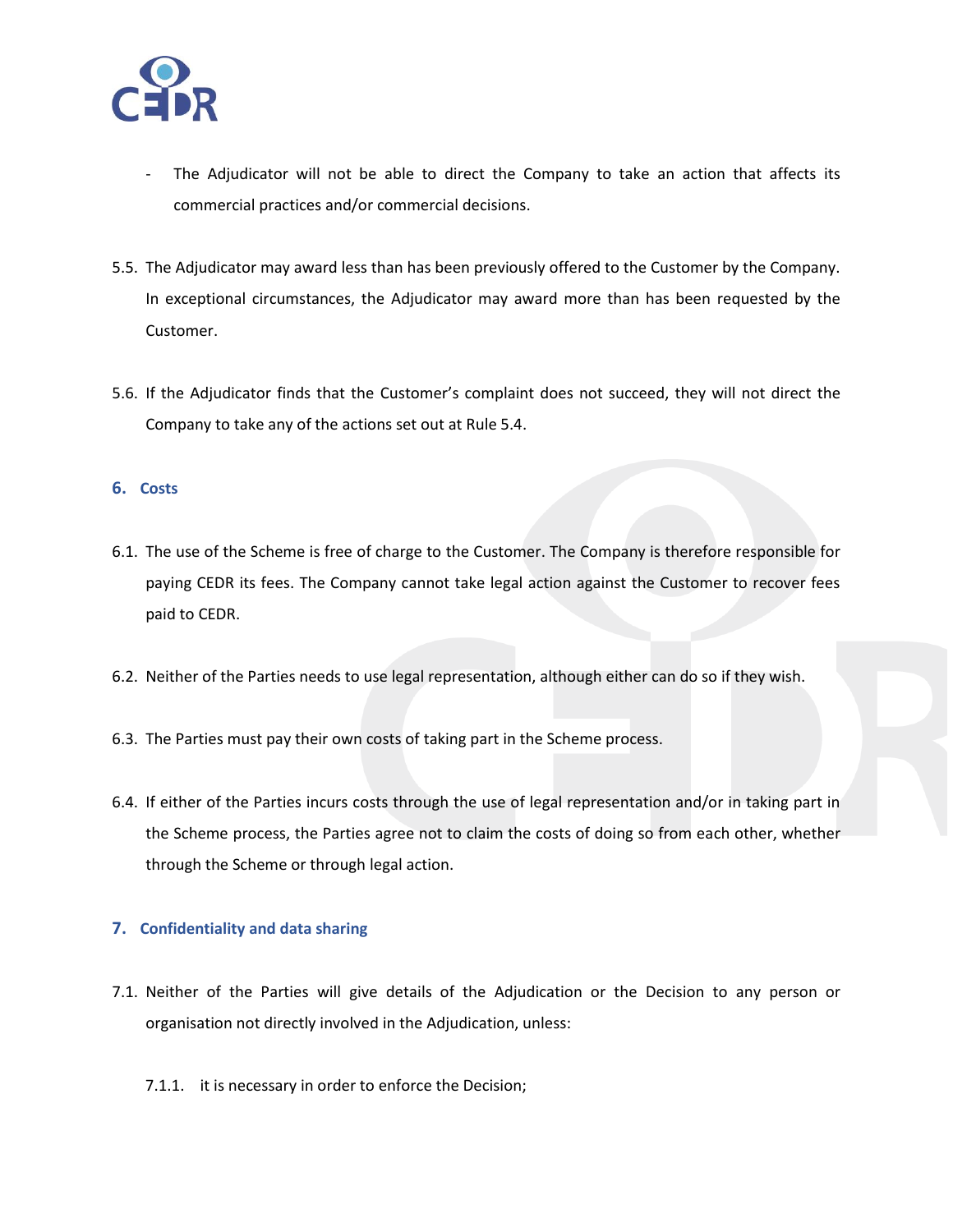

- 7.1.2. it is necessary in order to seek advice on pursuing the complaint in an alternative forum;
- 7.1.3. it is necessary in order to seek redress from an alternative forum; or
- 7.1.4. CEDR gives its express written consent for such details to be shared.
- 7.2. By using the Scheme, the Parties agree that CEDR may gather, retain and publish statistics and other information in relation to complaints, whilst preserving the anonymity of the Parties.
- 7.3. The General Data Protection Regulation (GDPR) applies to the Scheme, and all data provided to CEDR in relation to complaints may be shared with the Company by CEDR or the Customer, including all personal data.
- 7.4. By using the Scheme, the Customer gives consent for any relevant personal data held by the Company to be shared with CEDR and the Adjudicator for the purposes of the Scheme process and the Adjudication.

## **8. Other rules**

- 8.1. CEDR will appoint a substitute adjudicator if the Adjudicator originally appointed is unable to deal with the complaint for any reason. CEDR will inform the Parties if such an appointment is made.
- 8.2. With the exception of amending a decision following any minor error and/or providing clarification on a specific point in a decision, neither CEDR nor an adjudicator will enter into correspondence relating to any decision.
- 8.3. If either of the Parties has a complaint about the quality of customer service provided by CEDR, the complaint should be made through the published complaints procedure, copies of which are available on the CEDR website (The complaints procedure cannot be used to challenge the content or outcome of an adjudicator's decision, the decision process adopted by an adjudicator, or the content of these Rules).